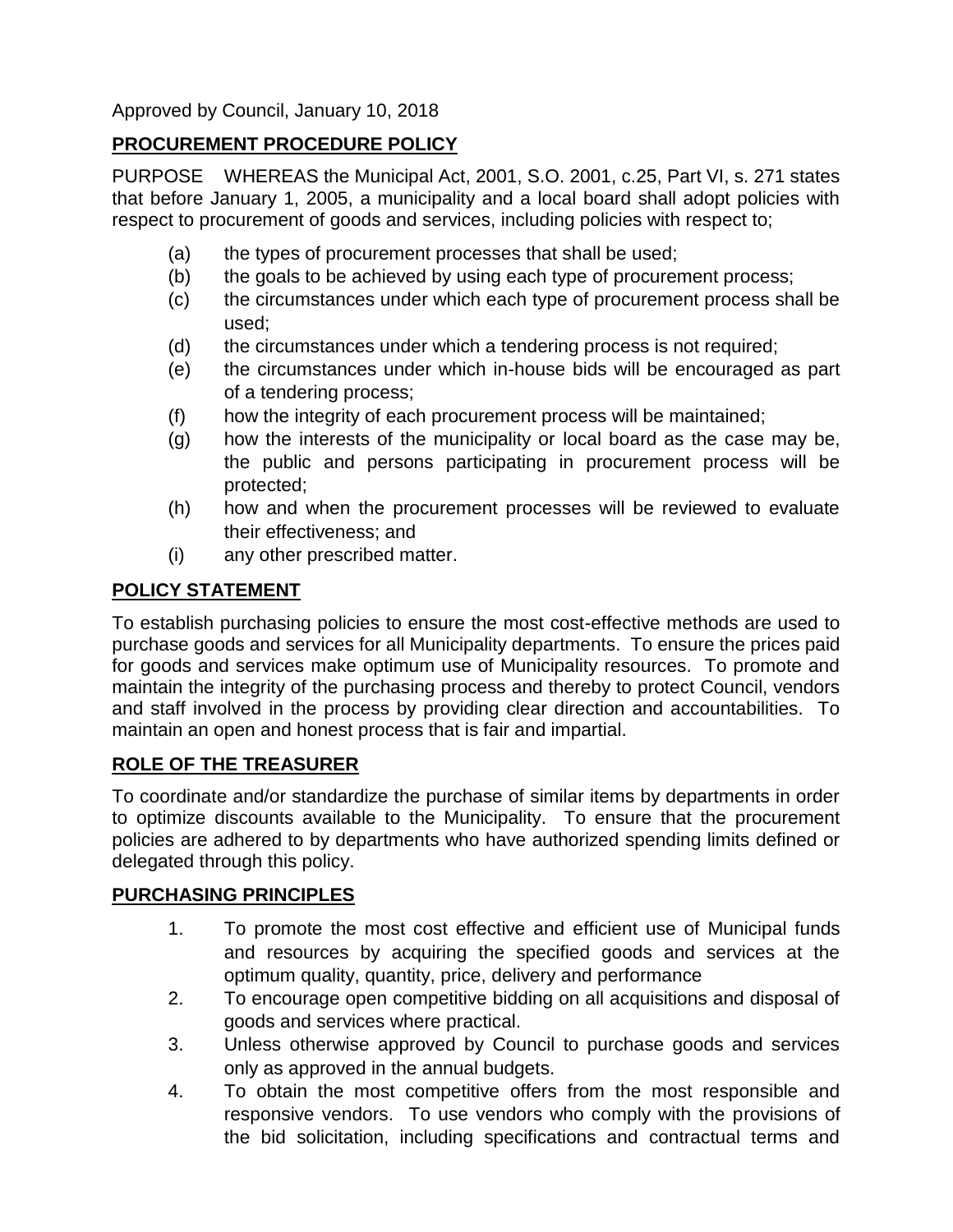conditions. To use vendors who can be expected to provide satisfactory performance based on reputation, references, past experience, and sufficiency of financial and other resources.

- 5. To structure specifications that does not exclude certain vendors or manufacturers unless there is documented evidence to warrant exclusion.
- 6. To always consider the "total acquisition cost" rather than the lowest bid. This includes, but is not limited to, such factors as repairs, staff training, suitability, compatibility, warranty, trade-in values, recycling and disposal concerns.
- 7. To acquire goods and services with regard to preservation of the natural environment. This gives reference to the method of manufacture and the method of disposal.
- 8. To delegate the appropriate level of authority to enable Municipal departments to meet service requirements. To ensure that employees who are responsible for requisitioning and purchasing goods and services are accountable for their actions and decisions.
- 9. To participate with other publicly funded bodies in co-operative purchasing activities where they are in the best interest of the Municipality.

# **THE ACCESSIBILITY FOR ONTARIANS WITH DISABILITIES ACT (AODA)**

In deciding to purchase goods or services through the procurement process for the use of itself, its employees or the public; Council, to the extent possible, shall have regard to the accessibility for persons with disabilities to the goods or services. (Ontario Regulation 191/11).

In accordance with the Ontario Regulation 429/07, Accessibility Standard for Customer Service, and the Ontario Regulation 191/11, the Integrated Accessibility Standards Regulation, the Municipality is required to train all third parties or persons who provide goods, services or facilities on behalf of the organization.

Completion of the Municipality's Accessibility Regulations for Contracted Services form (Appendix 1) is required by all third parties.

# **DRINKING WATER QUALITY MANAGEMENT SYSTEM (DWQMS)**

All Contractors and Suppliers that undertake work on or supply materials for the Dutton Dunwich Water Distribution System shall agree to the DWQMS Standard requirements that all supplies must meet the AWWA and ANSI Standards.

Completion of the Municipality's DWQMS Contractor and Supplier Sign off Form (Appendix 2) is required.

# **APPROVAL LEVELS**

Unless otherwise approved by Council, all purchases of goods and services must be approved in the annual budgets. The ability to incur the actual expenditures is delegated to Municipal staff based on the following approval levels:

- Up to \$ 50,000.00 Department Head
- Over \$ 50,000.00 Council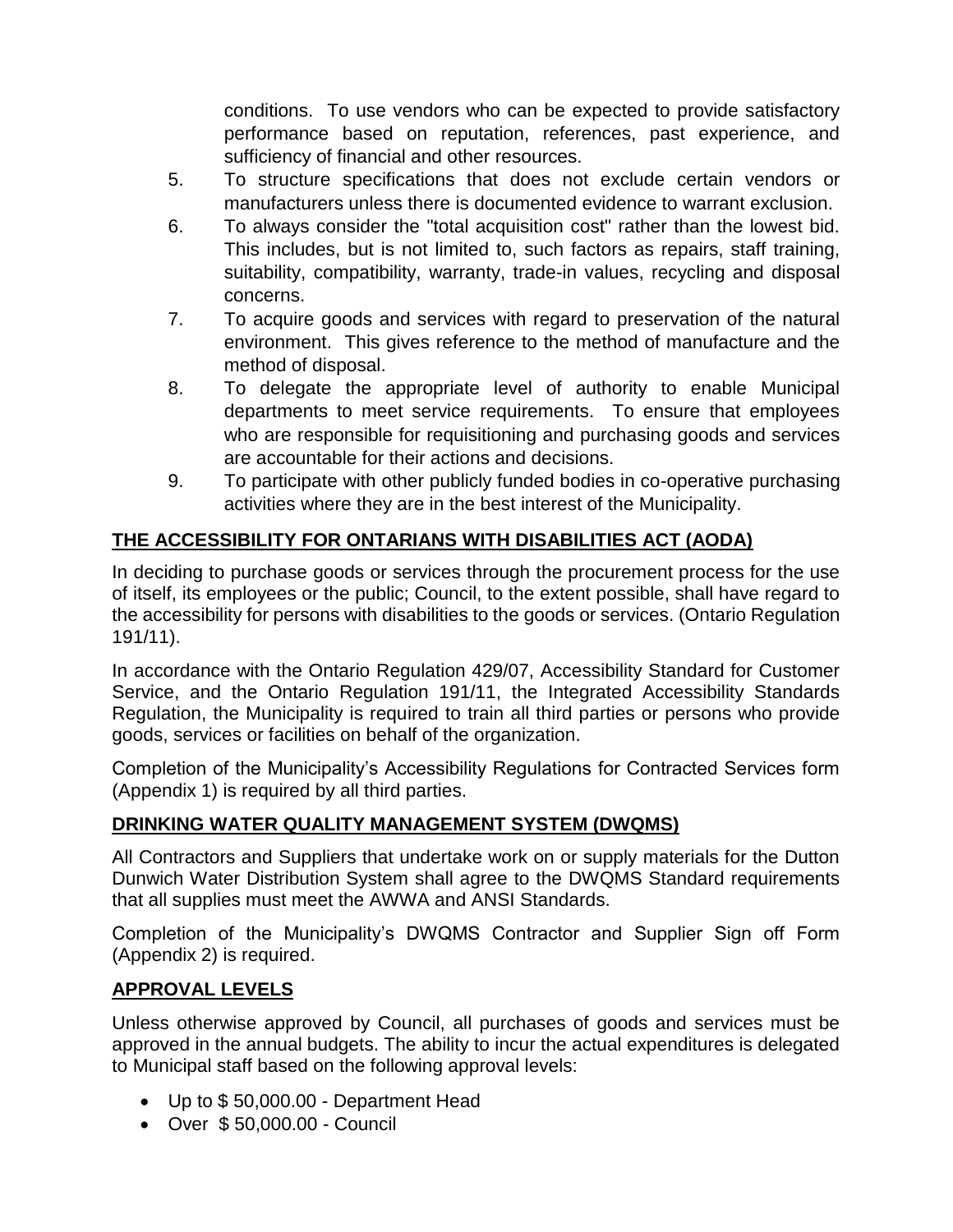The dollar limits above refer to invoice cost inclusive of taxes.

No requisition, purchase, or contract shall be divided in order to avoid the requirements of the spending limits of this section.

## **GENERAL PROCUREMENT PROCEDURES**

The following are authorized procedures for the procurement of goods and services:

| <b>Procedure</b>                                             | <b>Project Cost</b>       |
|--------------------------------------------------------------|---------------------------|
| Petty Cash                                                   | Not to exceed \$200.00    |
| <b>Direct Purchase Process</b>                               | Not to exceed \$15,000.00 |
| <b>Informal Quotation Process</b>                            | Not to exceed \$50,000.00 |
| Request for Tender/Proposal Process Greater than \$50,000.00 |                           |

See Emergency Purchases for additional information on procedures.

The dollar limits above refer to invoice cost inclusive of taxes.

No requisition, purchase, or contract shall be divided in order to avoid the requirements of the spending limits of this section.

Where goods and services of a similar type are to be supplied on a repetitive basis from one or more suppliers either over a period of time in a calendar year or over the course of a season, those goods and services shall be purchased in accordance with the provisions of this Bylaw applicable to goods and services having a price or value equal to the total estimated cost of all such similar goods and services to be supplied in the whole calendar year or during the course of the entire season as the case may be. The appropriate procedure above will be utilized according to the total dollar value.

A brief description of each procedure follows.

# **PURCHASES NOT TO EXCEED \$200**

Petty Cash

- 1. A petty cash fund will be maintained at the Municipal office to meet the requirements of acquisition of goods and services having a value of \$200.00 or less.
- 2. Petty cash purchases shall be made from the competitive marketplace where practical.
- 3. All petty cash disbursements shall be evidenced by Petty Cash summary slips. The slips will accompany the cheque requisition form used to replenish the fund monthly.

### **PURCHASES NOT TO EXCEED \$15,000.00**

## Direct Purchase Process

- 1. Purchases with an estimated value not greater than \$15,000.00 may be made without securing written quotes. Verbal quotes from at least two suppliers are recommended for any purchases over \$2,500.00.
- 2. Notwithstanding the procedure chosen, it shall demonstrate that fair market value was achieved.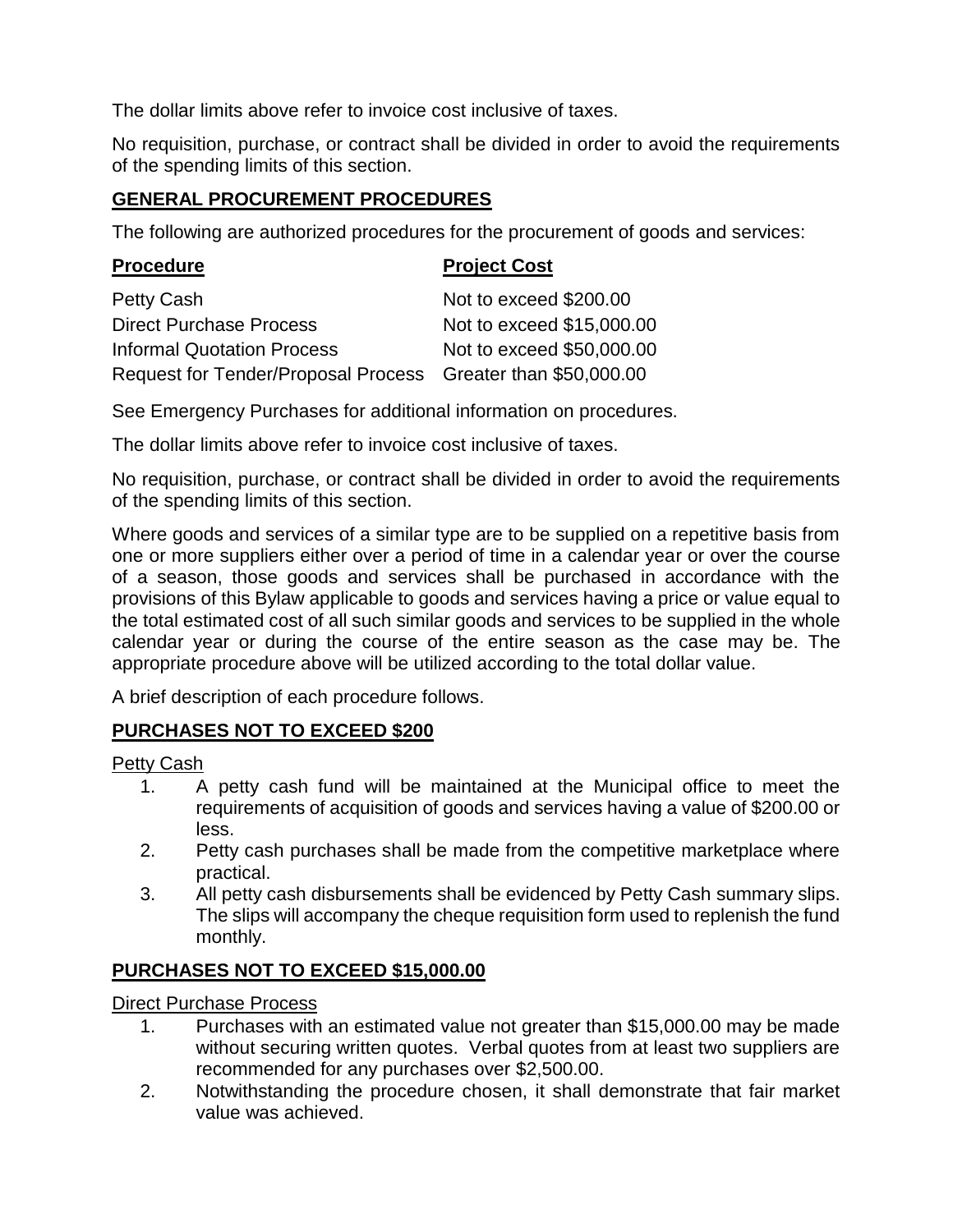# **PURCHASES NOT TO EXCEED \$50,000.00**

#### Informal Quotation Process

- 1. Purchases with an estimated value not greater than \$50,000.00 shall be obtained using a competitive process. The requirements of the competitive process may be waived under authority of the Council of the Municipality of Dutton Dunwich. In this case, the competitive process will be replaced by the negotiated method. Should the negotiated method of purchase be employed, the Council of the Municipality of Dutton Dunwich must clearly state that this was the case and give the justification for the decision.
- 2. The Department Head shall obtain written quotes from suppliers without formal advertising or receipt of sealed bids. At least three (3) written quotes, where practical, shall be obtained from those vendors able to supply the goods or services in a responsible and responsive manner.
- 3. The supporting documentation will be submitted to and reviewed by the Treasurer to ensure completeness and compliance with the prescribed policy and procedures and estimated budget as approved by Council.

# **PURCHASES GREATER THAN \$50,000.00**

### Request for Tender/Request for Proposal Process

- 1. The acquisition of all goods and/or services having an estimated value greater than \$50,000.00 shall be obtained using a Request for Tender or Request for Proposal process and may require vendor pre-qualification. The requirements of the competitive process may be waived under the authority of the Council of the Municipality of Dutton Dunwich. In this case, the competitive process will be replaced by the negotiated method. Should the negotiated method of purchase be employed, the Council of the Municipality of Dutton Dunwich must clearly state that this was the case and give the justification for the decision.
- 2. The Tender/Proposal documents will be received, opened and summarized by a committee comprised of the Department Head and Treasurer or alternate.
- 3. A written report with recommendation will be forwarded to the Council for approval.

# **REQUEST FOR TENDER VERSUS REQUEST FOR PROPOSAL**

A Request for Tender shall be issued for purchases exceeding \$50,000.00 where all of the following criteria apply:

- 1. two or more sources are considered capable of supplying the requirements,
- 2. the requirement is adequately defined to permit the evaluation of tenders against clearly stated criteria,
- 3. the market conditions are such that tenders can be submitted on a common pricing basis,
- 4. it is intended to accept the lowest priced compliant bid without negotiations.
- 5. The municipality may keep a list of contractors who are pre-qualified to perform the type of work to be tendered.

In order for a contractor to be added to the pre-qualified list, they must be approved by Council. Council shall require a written request as well as such other information as experience, available equipment, staff and training or other information Council may feel appropriate.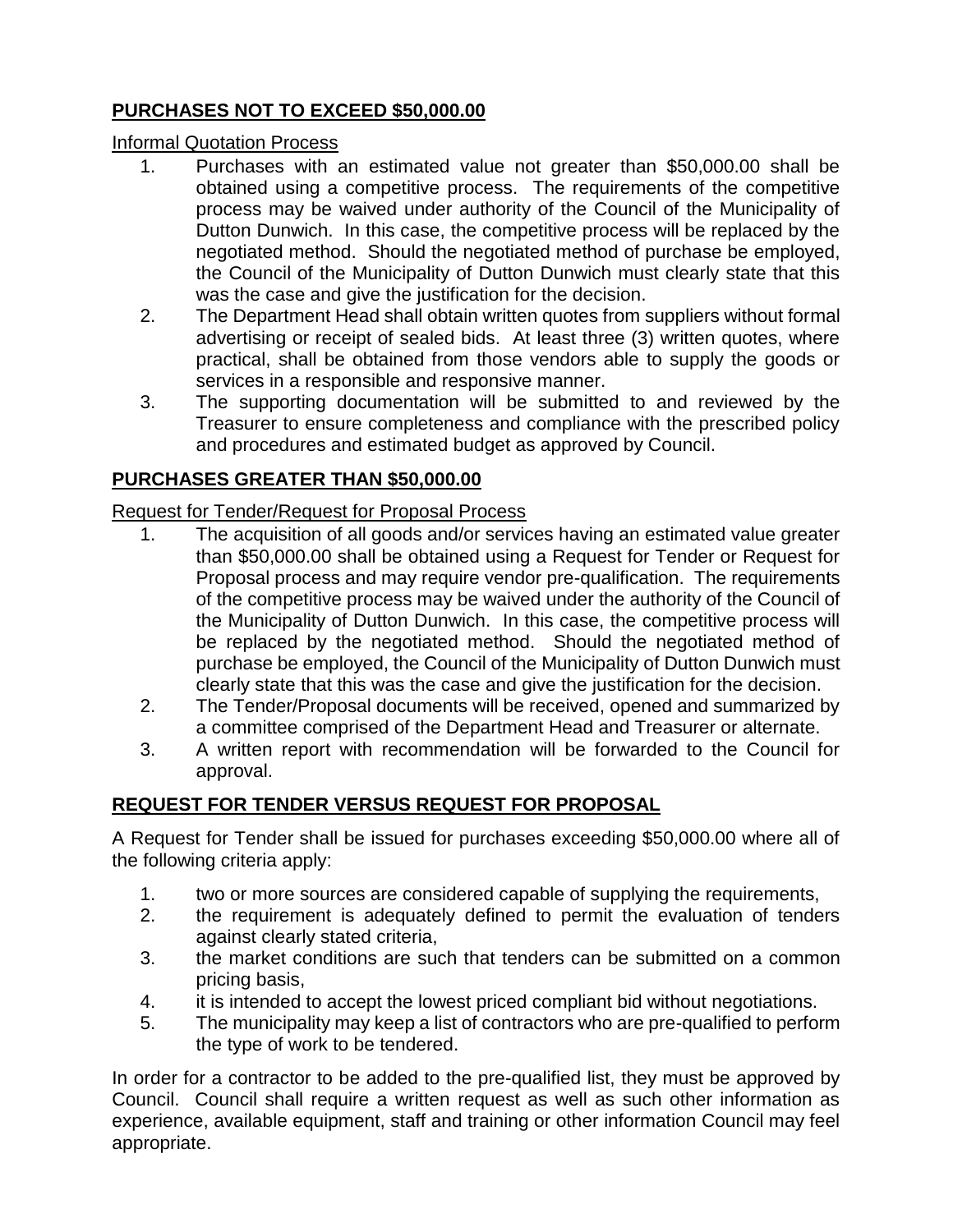A Request for Proposal should be issued where one or more of the criteria for issuing a Request for Tender cannot be met, such as:

- 1. owing to the nature of the requirements, suppliers are invited to propose a solution to a problem, requirement or objective and the selection of the supplier is based on the effectiveness of the proposed solution rather than on price alone, or
- 2. it is expected that negotiations with one or more bidders may be required with respect to any aspect of the requirement.

In general, the Request or Proposals process encourages different solutions from vendors and actively searches for better and more creative ideas for supply of goods and services. It provides a process whereby the negotiation and award is based on demonstrated competence, qualifications and the technical merits of the Proposal at a fair price.

#### **EMERGENCY PURCHASES**

Where a situation arises requiring the immediate procurement of goods or services essential to prevent serious delays in the work of any Department or which might involve danger to life, health or safety of employees, or the public, or to prevent damage to property, a Department Head may purchase the required goods or services notwithstanding any other provision of this policy. As soon after the purchase as reasonably possible, the Department Head shall provide a written report to the Treasurer and Council.

#### **DISPOSAL OF SURPLUS OR OBSOLETE ASSETS**

Disposal of surplus assets is the responsibility of the Treasurer. The Treasurer may delegate responsibility for disposal of certain assets, if it is beneficial to the Municipality to do so.

Where any goods, equipment or inventory stocks are surplus, obsolete or not repairable, they shall be declared surplus by the disposing department to the Treasurer. The Treasurer shall have the authority to transfer surplus assets to other using departments. When no other use can be found, they will be added to the surplus list for disposal. The using department will be credited with the net proceeds from the sale of their surplus assets. If, in the opinion of the Department Head, a higher return can be achieved by trade-in or in the case of inventory items by sale to the original vendor or similar vendor, they shall have the authority to sell such goods at the highest price. If it is determined that the goods have no residual value, the Municipality may dispose of them in an accredited landfill site.

Sale of surplus assets shall be made to the highest responsive bidder. This may be by sealed bid or by offering the goods at public auction. Various public auctions are available at the present time. It is the responsibility of the Treasurer to maintain a list of the various auctions and to determine which auction provides the most cost effective and efficient means of disposal of the assets. The sale shall be made in accordance with the provisions of this policy where applicable. No surplus asset will be sold directly to a Municipality employee. This does

not prohibit any Municipal employee from purchasing surplus assets being sold through public auction.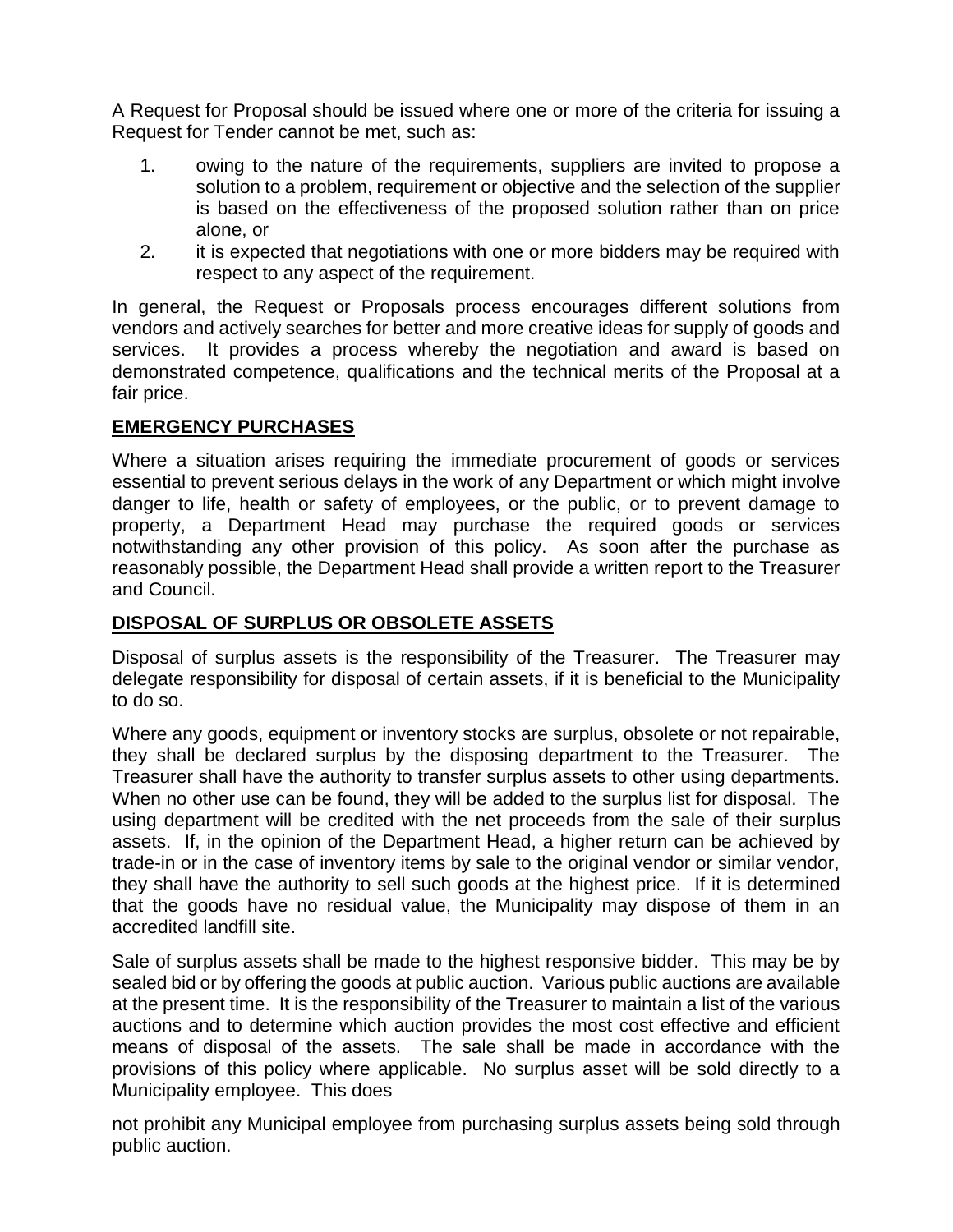## **CONFLICT OF INTEREST**

- 1. No requisition, vouchers, petty cash funds or any other order, written or verbal, shall be issued or personal goods and/or services for employees of the Municipality, any member of Council, or the public.
- 2. No purchase of goods or services shall be made from any employee of the Municipality, or from any company in which an employee of the Municipality has an interest. A contract for goods or services placed with a relative of an employee of the Municipality shall be declared and that employee shall not be placed in a position to supervise or approve the execution of that contract.
- 3. No employee or elected official shall purchase surplus assets except by bidding on the same at public auction or by sealed bid.

# **LOCAL PREFERENCE**

All else being equal, preference will be given to purchase goods and/or services firstly from Municipality of Dutton Dunwich based businesses, secondly from businesses located in the Municipality of Dutton Dunwich and thirdly from Canadian owned businesses.

#### **SPECIFICATIONS**

Specifications are the responsibility of the using Department and should be maintained in a file or database by the Department Head or the Treasurer.

#### **AWARD CONSIDERATION**

In addition to price, consideration may be given to the following in determining the lowest responsible bidder:

- 1. the ability of, capacity, and skill of the bidder to provide the goods or services requested,
- 2. the ability of the bidder to perform the contract or provide the services promptly or at the time specified without delay or interference,
- 3. the character, integrity reputation, judgement, experience and efficiency of the bidder,
- 4. the quality and performance of pervious contracts, good or services,
- 5. the sufficiency of the financial resources and ability of the bidder to perform the contract or provide the goods or services,
- 6. the quality, availability and adaptability of the goods or contractual services to the particular use required,
- 7. the ability of the bidder to provide future maintenance and services for the items acquired and the number and scope of conditions attached to the bid.

### **EXEMPTIONS**

Exemptions from Procurement Policies.

This Procurement Policy establishes the purchasing policies and practices applying to the purchase of all types of goods and services with exception of the following:

- 1. the borrowing and investing of money
- 2. the rental, lease, purchase and sale of property, land or accommodation